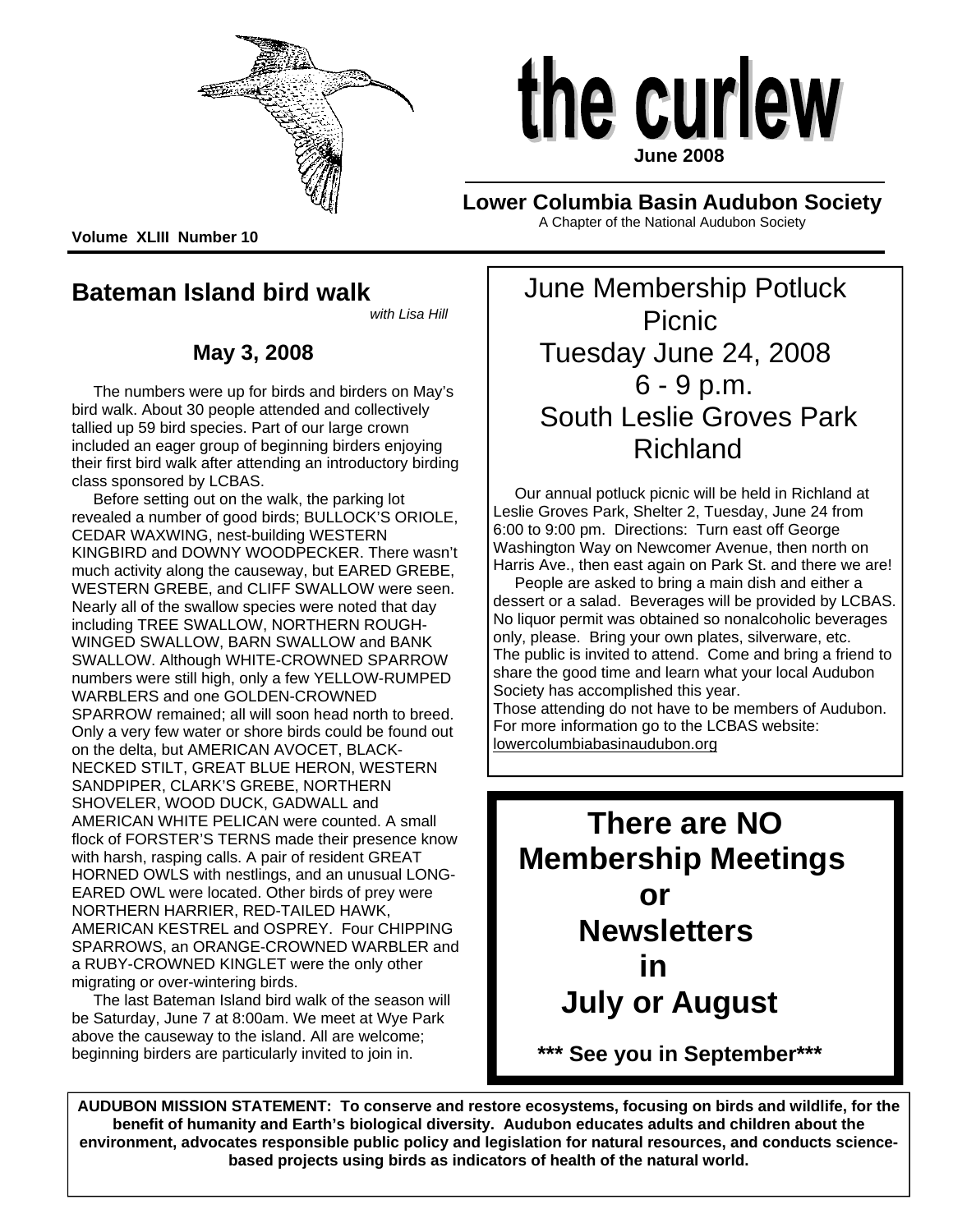# **Conservation Notes**

*by Rick Leaumont* 

# **SOARING GAS PRICES - Crisis or Opportunity?**

 The price of gasoline continues to climb along with global demand. Supplies seem to appear static or shrinking. How will we as individual consumers deal with the cost of fuel? How will we deal with the impact of rising fuel costs forcing up the price of essentially everything we consume?

 We are at a turning point in our history - which way we turn will impact our environment, our economy and our national security. We can continue down a path dependence on fossil fuels, continue to foul our planet and fight war and war over the remaining petroleum reserves.

 We have an opportunity to choose a better path. Those of you who were around in 1958, when the Soviets put the first satellite into orbit, will remember the nation's shock and fear. How could this have happened? Well we didn't spend much time wondering about that - Pres Kennedy rallied us and promised an American on the moon in ten years - and damned if we didn't do it. That space race ushered in the age of computers and vast scientific advances never dreamed of.

 Now is the time to break out of our fossil fuel addiction, find new ways to move people and products. It probably will not be one silver bullet but dozens, if not hundreds, of developments, innovations and new technologies. We must insure that protection of the environment, reversal of global warming, and the survival of all species and the habitat they depend on are an integral part of the solution.

 We can no longer afford the government's colossal mismanagement of our affairs. The money, to say nothing of the cost in life, that has been wasted in Iraq probably could have put a new hybrid car in every American's family garage wow, what would the price of petroleum be if our consumption were 30% to 50% less? What would the impact be on global warming? Air quality? Balance of trade?

 The presidential and Congressional elections provide an opportunity to begin this change - sadly, up to now; I have seen little evidence the environment and new energy policies are high on the agenda for either party's platform. We need to press both party's to stop bickering and get to work - we have no time to loose.

 We all need to make personal choices as consumers to buy green, reduce our fuel consumption and recycle.

 We can turn this crisis into and opportunity and make the environment the big winner. Let's do it!

Have a wonderful summer!

 **Help for Injured Raptors: If you find an injured raptor in the Tri-Cities or surrounding area you can call a local volunteer for advice. Injured raptors are usually transported to Blue Mountain Wildlife in Pendleton, Oregon for treatment and rehabilitation.** 

|                                                                   | Who to call: Michelle Caron(509)366-0888 |  |
|-------------------------------------------------------------------|------------------------------------------|--|
|                                                                   |                                          |  |
|                                                                   | Suzanne Baird(509)460-2434               |  |
|                                                                   | Blue Mountain Wildlife(541)278-0215      |  |
| For more information see Lower Columbia Basin Audubon website and |                                          |  |

**For more information click on the Help for Injured Birds link.**

#### **Lower Columbia Basin Audubon Society P. O. Box 1900, Richland, WA 99352 website: lowercolumbiabasinaudubon.org**

| President                       |                                                                                                |
|---------------------------------|------------------------------------------------------------------------------------------------|
| <b>Vice President</b>           | E-mail: rodcoler@verizon.net<br>Gary Hagedorn(509)546-2117                                     |
| Secretary                       | E-mail: gahagedorn@msn.com<br>Debbie Berkowitz(509)375-4740<br>E-mail: cdandrb@charter.net     |
| Treasurer                       | Lucie Fritz(509)946-9134<br>E-mail: LucieF@aol.com                                             |
| <b>First Past President</b>     | Charlotte Reep(509)547-9087<br>E-mail: cmreep@charter.net                                      |
| <b>Audubon Adventures</b>       | Jack Dawson(509)551-9920<br>E-mail: jmdawson@clearwire.net                                     |
| Audubon Refuge Keepers          | Greg Greger(509)943-3951<br>E-mail: mggreg1@verizon.net                                        |
| <b>Bateman Island Bird Walk</b> | E-mail: tiarella@charter.net                                                                   |
| <b>Bird Sightings</b>           | Bill LaFramboise(509)627-3695<br>E-mail: billnanl@verizon.net                                  |
| <b>Book Sales</b>               | Margaret Greger(509)943-3951<br>E-mail: mggreg1@verizon.net                                    |
| <b>Burrowing Owls</b>           | Charlotte Reep(509)547-9087<br>E-mail: cmreep@charter.net                                      |
| <b>Chapter Birding Trail</b>    | Dennis Rockwell(509)582-6462<br>E-mail: dennisrockwell@verizon.net                             |
| <b>Christmas Bird Count</b>     | Dana Ward(509)545-0627                                                                         |
| Conservation                    | E-mail: dana_c_ward@rl.gov<br>Rick Leaumont(509)545-6115                                       |
| Editor                          | E-mail: leaumont@owt.com<br>Dennis Rockwell(509)582-6462<br>E-mail: dennisrockwell@verizon.net |
| Education                       | Cherie Baudrand(509)735-3334<br>E-mail: cbaudrand@charter.net                                  |
| Field Trips - international     | Barbara Clarke(509)588-3362<br>E-mail: barbaraclarke@verizon.net                               |
| Field Trips - local             | Dennis Rockwell(509)582-6462<br>E-mail: dennisrockwell@verizon.net                             |
| <b>Fund Raising</b>             | Charlotte Reep(509)547-9087<br>E-mail: cmreep@charter.net                                      |
| Historian                       | Carole Byrd(509)371-0789<br>E-mail: carole_byrd@yahoo.com                                      |
| Hospitality                     | Murrel Dawson(509)551-9920<br>E-mail: jmdawson@clearwire.net                                   |
| <b>LCBIRDS</b> email group      | Nancy LaFramboise(509)627-3695<br>E-mail: billnanl@verizon.net                                 |
| Membership                      | Ann Taylor(509)783-2303                                                                        |
| <b>Nature Trail</b>             | E-mail: annty28@aol.com<br>Tom Clarke(509)588-3362<br>E-mail: tlclarke@netscape.com            |
| Newsletter Mailing-postal       | Jack Dawson(509)551-9920<br>E-mail: jmdawson@clearwire.net                                     |
| Newsletter Mailing-internet     | Richard Romanelli(509)627-0658<br>E-mail: rroman@urx.com                                       |
| Programs                        | Cathy Smith(509)521-0860<br>E-mail: durus123@yahoo.com                                         |
| Publicity                       | Marilyn Hayes(509)521-4648<br>E-mail: mzbirds@verizon.net                                      |
| Webmaster                       | Katie Harris(509)783-1030<br>E-mail: kharris3b@charter.net                                     |
| Webpage Photo Editor            | Greg Greger(509)943-3951<br>E-mail: mggreg1@verizon.net                                        |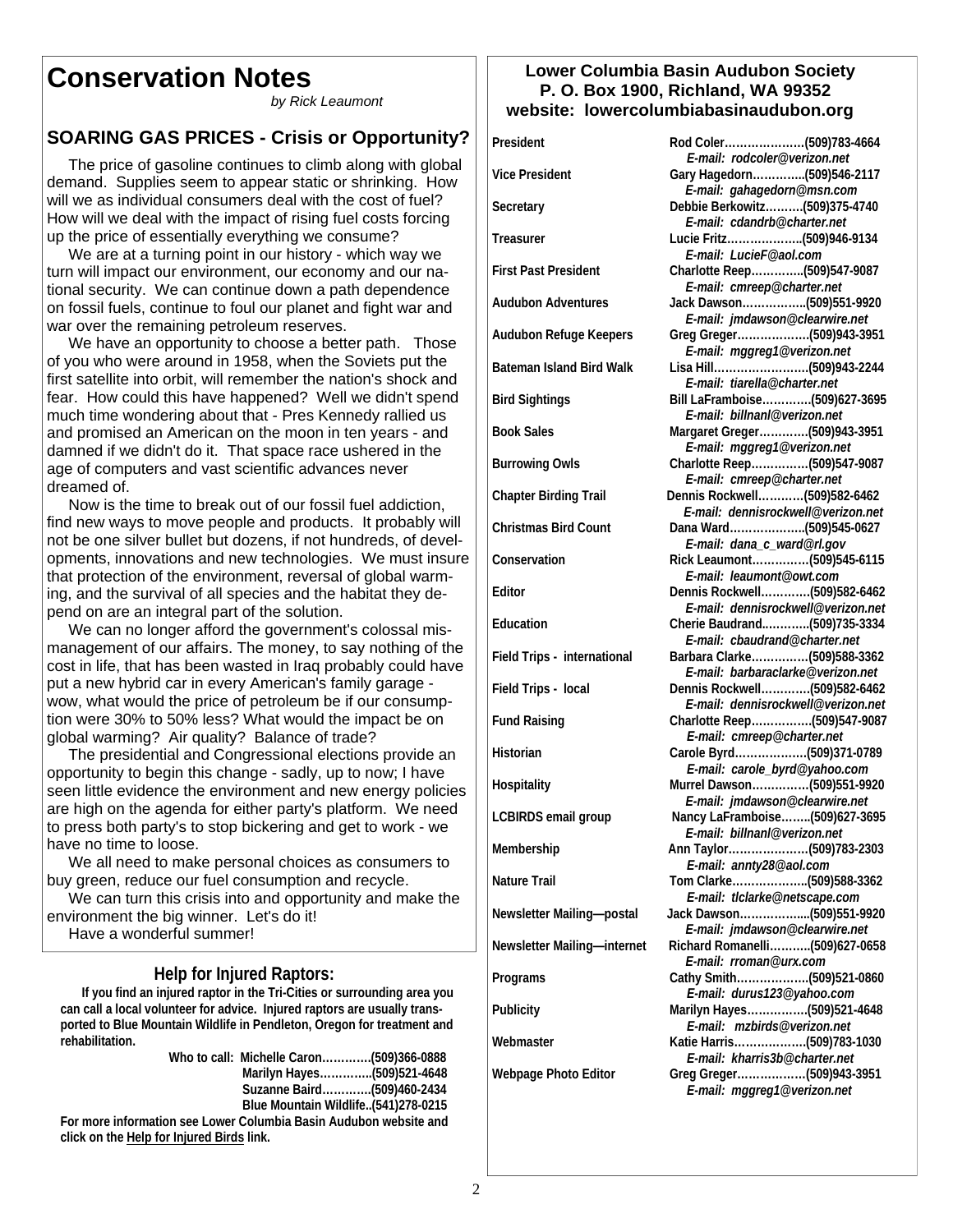## **Bird Sightings -- April 2008 Bill LaFramboise** *- (billnanl@verizon.net)*  **(See the LCBAS webpage for directions to various locations)**

Sightings of Greater White-fronted Geese included 300 at McNary NWR on 04/12 (M&MD), 64 at Warden Lake in Grant County on 04/20 (RH), and 150 at Groves Park on 04/23 (LF). There were 30 Snow Geese at Whitcomb Island on 04/05 (KK, mob) and 120 were there on 04/10 (HN). Two Tundra Swans were at McNary NWR on 04/06 (M&MD, KK, AKa) and 9 were at Tyson Ponds on 04/12 (M&MD). There was a Eurasian Wigeon at McCain Ponds near Othello on 04/09 (RH), 2 were at Columbia NWR on 04/09 (RH), 2 were at Whitcomb Island on 04/10 (HN), and 2 were at Tyson Ponds on 04/12 (M&MD). The first Blue-winged Teal of the season was along the lower Yakima River on 04/01 (WHe). The high count of Bufflehead was 10 at the Yakima Delta on 04/25 (NL). There were 12 Common Goldeneye at Two Rivers Park on 04/11 (NL, DR). Uncommon in the Lower Columbia Basin, a Red-breasted Merganser was at Crow Butte on 04/05 (KK, mob). A Ruddy Duck was along Votow Road in Franklin County on 04/12 (BD) and 2 were at the Barker Ranch on 04/29 (NL, mob).

There were 2 Gray Partridge along Rotha Road on the South Slope of Rattlesnake Mountain on 04/27 (NL, BW). That species has become hard to find in the Lower Columbia Basin. There were 4 Wild Turkeys at Washtucna on 04/27 (PB).

Uncommon in the Lower Columbia Basin, a Pacific Loon was at Columbia Park on 04/29 (RL, CL). There were several sightings of Common Loons (mob). The high count of Horned Grebes was 5 at Groves Park on 04/25 (BW). Rare but annual, a Red-necked Grebe was along the Columbia River on 04/14 (JA). Locally uncommon, an Eared Grebe was at Bateman Island on 04/22 (NL) and again on 04/27 (CMc). The high count of Western Grebes was 3 at the Yakima Delta on 04/11 (NL). Clark's Grebes were at the Yakima Delta from about the middle of last month until at least 04/27 (BL, NL, BW, LH, CMc). The high count was 4 at the Yakima Delta on 04/25 (NL). The high count of American White Pelicans was 27 at Tyson Ponds on 04/12 (M&MD). Great Egrets and Blackcrowned Night-Herons were at their nesting colonies on Fourth Island in the Columbia River throughout the month (NS, JA). Uncommon during migration, 3 Turkey Vulture were at Horn Rapids on 04/20 (JTin) and 1 was at Bateman Island on 04/27 (CMc).

Bald Eagle sightings included 1 at Two Rivers Park on 04/09 (DR) and again on 04/11 (DR, NL) and 1 was at the Yakima Delta on 04/16 (BW). That species becomes uncommon during April. The first Swainson's Hawk of the season was at FEALE on 04/02 when 2 were observed (NL, BDu). A Ferruginous Hawk was along Badger Road on 04/06 (BL, NL). There were 3 Roughlegged Hawks at the Wahluke Slope on 04/08 (RH, HB).

A Merlin was at FEALE on 04/02 (NL, BDu) and 1 was along the south slope of Rattlesnake Mountain on 04/20 (JA, KA). There were 2 Peregrine Falcons at Sentinel Gap on 04/26 (AS, ES). A Prairie Falcon was at Horn Rapids on 04/21 (JTin) and 1 was at Washtucna on 04/27 (PB).

The high count of Sandhill Cranes was 3,600 at the Corfu Unit of Columbia NWR on 04/10 (RH).

The high count of Black-necked Stilts was 62 at County Line Ponds along Route 26 near Othello on 04/14 (RH) and the high count of American Avocets was 44 at the Yakima Delta on 04/14 (BW). A Solitary Sandpiper was at Migraine Lake at the Columbia NWR on 04/25 (RH) and 1 was at the Barker Ranch on 04/29 (NL, mob). The high count of Greater Yellowlegs was 5 at the Yakima Delta on 04/02 (BW) and the high count of Long-billed Curlews was 16 at FEALE on 04/02 (NL, BDu). The high count of Least Sandpipers was 13 and the high count of Dunlin was 200, both at the Walla Walla Delta on 04/26 (M&MD). A Long-billed Dowitcher and 4 Wilson's Snipe were at the Barker Ranch on 04/29 (NL, mob). The first Wilson's Phalaropes of the season were at Migraine Lake on 04/25 (RH).

A Bonaparte's Gull was at McCain Ponds near Othello on 04/25 (RH) and 4 were at Two Rivers HMU on 04/26 (M&MD). A Eurasian Collared-Dove was at Horn Rapids on 04/17 (NL) and 1 was at Warden Lake on 04/20 (RH). A Western Screech-Owl was in North Richland on 04/11 (BW) and 1 was at the Barker Ranch on 04/24 (NL, BW). Locally uncommon, there were 2 Vaux's Swifts at Two Rivers Park on 04/21 (DR) and 2 were in North Richland on 04/24 (PW). The first date ties the earliest Tri-Cities spring arrival date.

Spring arrivals of hummingbirds were earlier than normal. The first **Black-chinned Hummingbird** of the season was along View Road on 04/27 (RF). That species is rare during April. The first Calliope Hummingbird of the season was along View Road on 04/14 (RF). I am aware of only one earlier spring sighting of that species. Other sightings of Calliope Hummingbirds included 1 at Canyon Terrace on 04/19 (BL, NL) and again on 04/24 (NL), 1 at Johnson Park on 04/26 (LH), and 1 in Othello on 04/28 (RH). The first Rufous Hummingbird of the season was at Rancho Reata on 04/13 (RWe). That is the earliest arrival date for that species by 6 days. Other Rufous Hummingbird sightings included 1 along View Road on 04/16 (NL, RF), 1 at Johnson Park on 04/27 (LH, LU) and again on 04/28 (LH, LU), and 1 in Othello on 04/29 (RH). An uncommon migrant in the Lower Columbia Basin, a Red-naped Sapsucker was at Othello on 04/13 (RH) and 1 was at Washtucna on 04/27 (PB). Rare in the Lower Columbia Basin, a Hairy Woodpecker was at Washtucna on 04/27 (PB) and 1 was in Rancho Reata for approximately 2 weeks during early April (NO).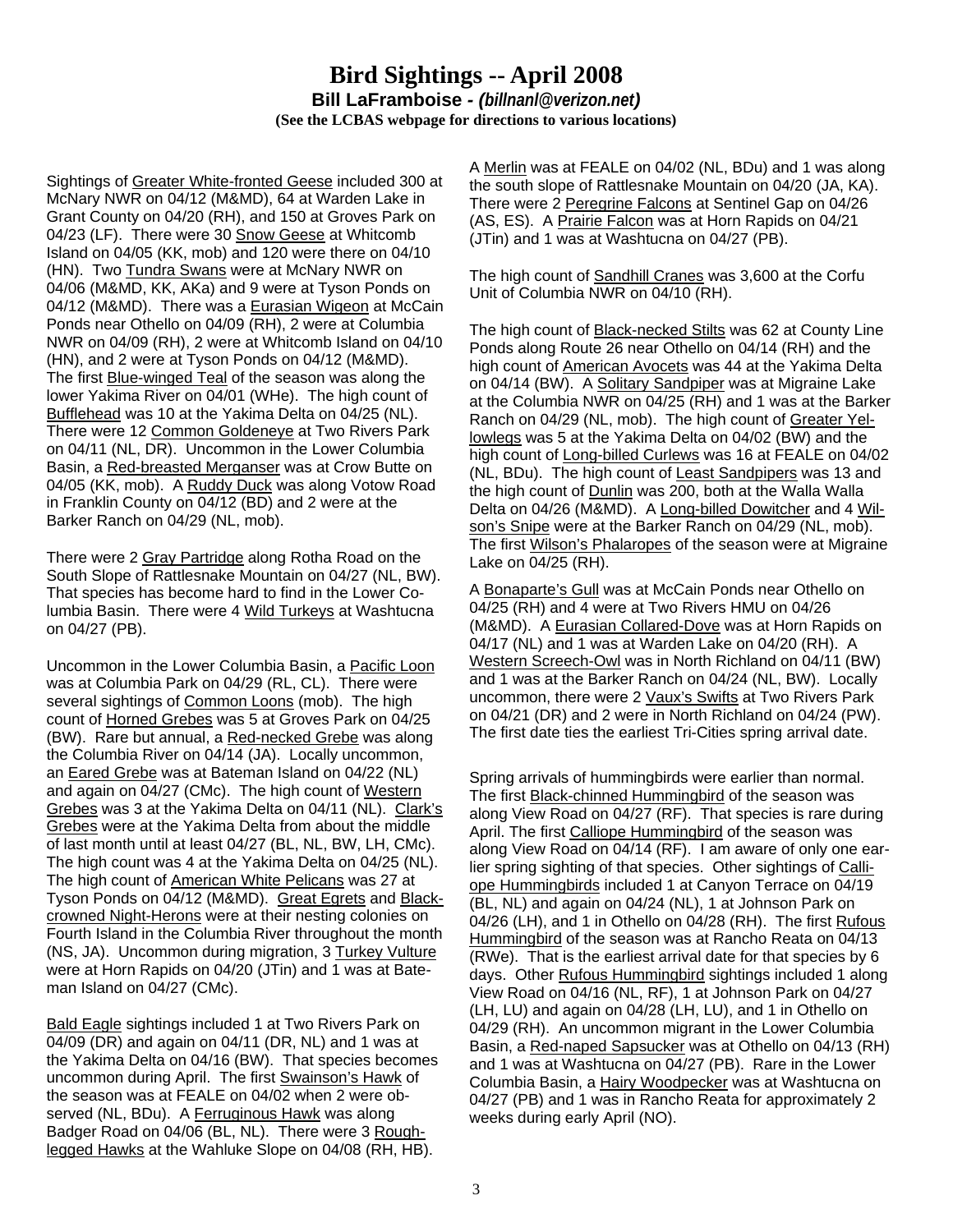4

The first local Hammond's Flycatcher of the season was at Bateman Island on 04/26 (PB). The first Gray Flycatcher was at Washtucna on 04/27 (PB) and 1 was at the Barker Ranch on 04/29 (NL, mob). The first Dusky Flycatcher was at the Barker Ranch on 04/29 (NL, mob) and the first Pacific-slope Flycatcher was at Othello on 04/25 (RH). The first Western Kingbird was at Columbia NWR on 04/13 (RH). A Northern Shrike was at the Wahluke Slope on 04/08, which ties the second latest spring date for that species in the Lower Columbia Basin (NL, HN). The first Cassin's Vireos of the season were in Othello on 04/26 when 3 were observed (RH).

The high count Tree Swallows was 6 at Horn Rapids on 04/17 (NL). The first Northern Rough-winged Swallow of the season was at Ringold on 04/09 (NL, BDu). The high count was 50 at Two Rivers Park on 04/21 (DR). The first Bank Swallows were at Groves Park on 04/20 (NL) and the first Barn Swallows were at the Yakima Delta on 04/15 (NL). A Red-breasted Nuthatch was in North Richland on 04/22 (CSi) and on 04/23 (BW). A Brown Creeper was at FEALE on 04/02 (NL, BDu) and 1 was at the Barker Ranch on 04/29 (NL, mob). A Canyon Wren was along Old Inland Empire Highway on 04/27 (NL, BW). The first House Wrens were at Horn Rapids on 04/22 when 2 were observed (JTin).

Mountain Bluebird sightings included 3 at Tyson Ponds on 04/06 (M&MD, KK, AKa) and 1 at Columbia NWR on 04/13 (RH). Townsend's Solitaire sightings included 1 at Two Rivers Park on 04/01 (DR), 1 in North Richland on 04/05 (BW), 1 at Horn Rapids on 04/08 (JTin), 1 along Snively Road on 04/24 (NL, BW), 1 at Bateman Island on 04/26 (PB), and 1 in Othello on 04/26 (RH). A Hermit Thrush was at Johnson Park on 04/16 (LH, LU), 1 was along Rotha Road on 04/18 (BL, NL), and 1 was at Johnson Park on 04/21 (NL, LH). Varied Thrush numbers have been exceptionally low this winter. Two were in North Richland on 04/09 (CSi). The first Sage Thrasher of the season was a migrant on FEALE on 04/01 (NL, HB). They are rare at that location, especially after the last two fires. The high count was 4 on the south slope of Rattlesnake Mountain on 04/27 (NL, BW). An American Pipit was at Bateman Island on 04/27 (CMc). The high count of Cedar Waxwings was approximately 100 along Leslie Road on 04/18 (BL, NL). The high count of Orange-crowned Warblers was 12 in Othello on 04/26 (RH). The first Nashville Warbler of the season was in Canyon Terrace on 04/12 (NL). There were several other sightings throughout the month (mob). The first Western Tanager was at Horn Rapids on 04/28 (BW). One was at Bateman Island on 04/29 (RL).

The first Chipping Sparrows were at Bateman Island on 04/28 when 4 were observed (NL). The first Brewer's Sparrow was at FEALE on 04/17 (NL). The high count was 7 along Rotha Road on the south slope of Rattlesnake Mountain on 04/18 (BL, NL). The first Lark Sparrow was at the Yakima Delta on 04/22 (BW) and the first Grasshopper Sparrow was along Case Road on the south slope of Rattlesnake Mountain on 04/27 (NL). There were

several sightings of Lincoln's Sparrows (mob). Uncommon, a White-throated Sparrow was in North Richland on 04/19 (LF) and 1 was in Othello on 04/30 (RH). The 2 Harris's Sparrows that have been in North Richland since January were observed until at least 04/28 (LF, NL). One was along Columbia River Road in Pasco on 04/27 (NS). There were several sightings of Golden-crowned Sparrows (mob). The first Bullock's Oriole of the season was on Horn Rapids on 04/28 (BW). A female Purple Finch continued to be seen in North Richland. It was observed until at least 04/02 (BW). A male Purple Finch was at Canyon Terrace on 04/04 (BL, NL). Cassin's Finch sightings included 1 in Othello on 04/20 (RH), 1 in Kennewick on 04/23 (NL, MDa, AD, JDit), and 4 in Othello on 04/24 (RH). A Common Redpoll was in Kennewick on 04/03 (AD, JDit). That is the second latest date that I am aware of for that species. There were several sightings of Pine Siskins (mob). The high count was 8 at Two Rivers Park on 04/11 (NL, DR).

#### **Bird of the Month**

This has been a good winter for **Long-tailed Ducks** in the Lower Columbia Basin with several sightings along both the Snake and Columbia River systems. Andy and Ellen Stepniewski had a rare spring sighting of this arctic breeding species on 04/26 on North Teal Lake at Columbia NWR. That is the latest spring sighting for the Lower Columbia Basin that I am aware of other than a mid June 1963 sighting also at Columbia NWR.

#### *Observers*

**JA** Jane Abel, **KA** Keith Abel, **PB** Phil Bartley**, HB** Howard Browers, **MDa** Murrel Dawson**, M&MD** Mike and MerryLynn Denny**, MLD** MerryLynn Denny, **BD** Bob Derting, **AD** Annet Dittmer, **JDit** Jim Dittmer, **BDu** Bonnie Dunham, **RF** Ruth Fischer, **LF** Lucie Fritz, **WHe** Wayne Heinz, **LH** Lisa Hill, **RH** Randy Hill, **AKa** Anne Kahle, **KK** Ken Knittle, **BL** Bill LaFramboise, **NL** Nancy LaFramboise, **CL** Carole Louderback, **RL** Ron Louderback, **HN** Heidi Newsome, **NO** Neil Ofsthun, **DR** Dennis Rockwell, **CSi** Chris Simonen, **NS**  Nancy Stansbury, **AS** Andy Stepniewski, **ES** Ellen Stepniewski**, JTin** Joel Tinsley, **LU** Larry Umthun, **RWe** Regan

### **MegaFloods & Little Badger Ridge Preservation Mega Event**

 This will be a free event presented by the Friends of Badger Mountain and the Ice Age Flood Institute, Lake Lewis Chapter. Come learn about Little Badger Ridge Preservation and some of the largest fresh water floods that ever occurred on our planet. Perhaps 100 Megafloods occurred creating the unique features of the scablands. Up to 900 feet of water covered the Tri-Cities during some of these Megafloods. NOVA's Megafloods PBS show will be shown at the **Richland Community Center, Game Room on June 14, 2008 at 3 PM.** 

 Following the 1-hour NOVA show there will be a 20 minute presentation on Little Badger Ridge Preservation. This is a proposed City of Richland ridge land park with non-motorized trails for public recreation. For information on the 60 Day Sprint to the Summit to raise money for this park, go to www.friendsofbadger.org. For more info: David Comstock, 372-3348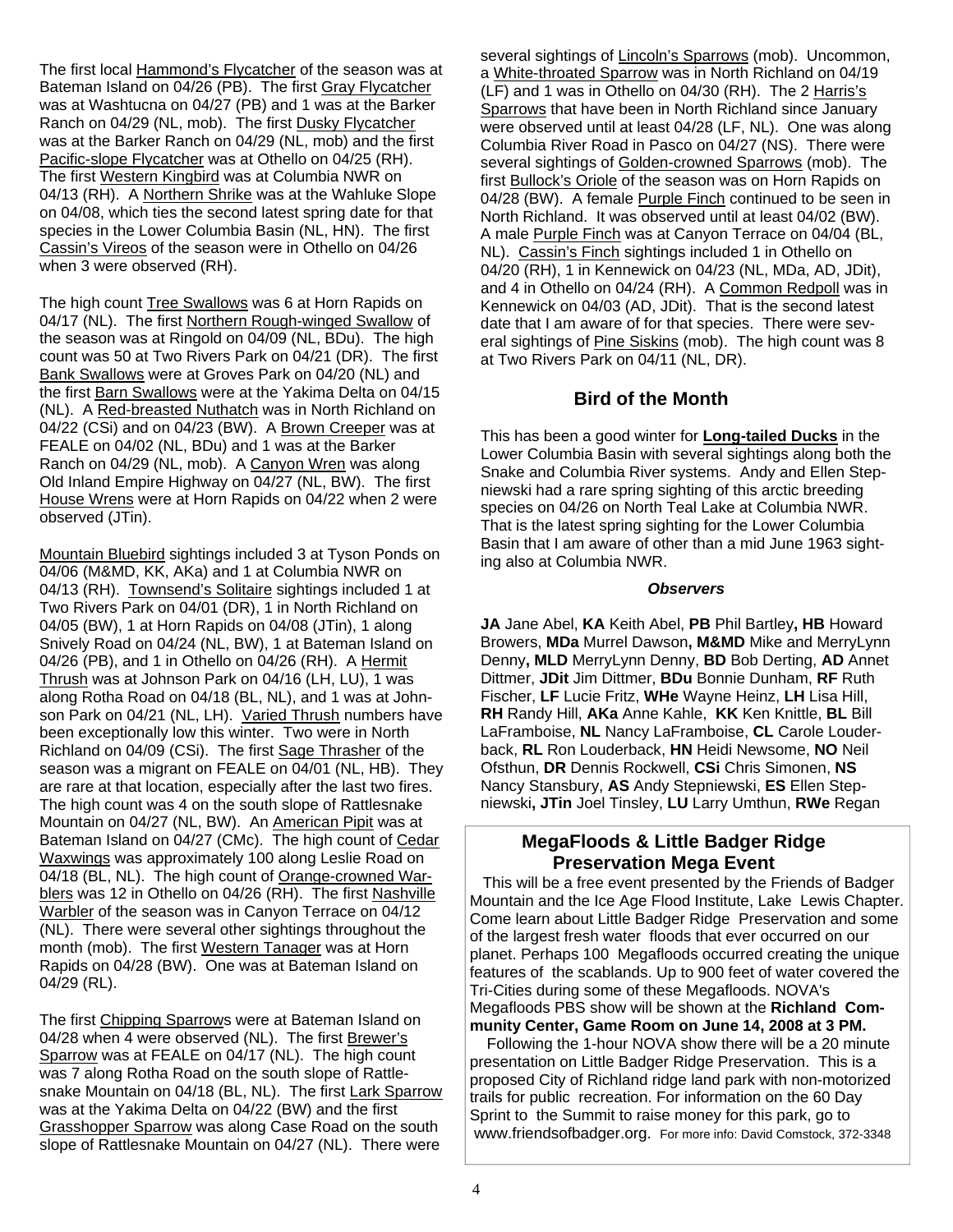# **Second Saturday Event**

 from 9 am until noon at the  **McNary Wildlife Refuge's Environmental Education Center**

 311 Lake Rd., Burbank, WA 99323 1 mile east of the Snake River bridge off US Hwy 12

# **June 14, 2008**

## **It's a special day!**

Come to McNary NWR and see the newly constructed Environmental Education Center next to the new staff offices.

Examine animal tracks imbedded in the new concrete sidewalk. View the pond and its waterfowl from our new deck.

Sign up to help build new displays in the new space. New rules apply.

All this free and of interest to all ages.

(The driveway and parking lot may still be under construction.)

## **Board Briefs – May 13, 2008 Board Meeting**

*from Debbie Berkowitz, Secretary* 

We have nominees for all the Board/Chairmen positions. The general membership needs to vote about whether to support the candidacy of Maria Skumanich (Seattle Audubon) for the Audubon Northwest regionalboard position. At ACOW, water issues and shrub steppe issues were discussed. State Audubon is putting a person on staff to deal with shrub steppe issues. The Center for Environmental Policy will be developing water policy recommendations to the State legislature for the coming year with input from us. We wrote a letter of support for the City of Richland's application to the State Recreation and Conservation Office on behalf of the Friends of Badger Mountain for a \$1,000,000 grant towards the purchase of Little Badger. FOBM needs a 1:1 match, so has started a fundraising campaign to raise \$1,000,000 by June 30. We will be writing a letter in support of granting a conservation easement for the remainder of the area at Columbia Point South (i.e., beyond the 50 acres set aside for the Reach Interpretive Center). We discussed looking into the possibility of getting the burrowing owl listed as a threatened or endangered species. We will have two tables at the Youth Outdoors Adventure Expo on May 16-17. About 15 site visits have been finished for the Birding Trail, including almost all those in SW Benton County and Klickitat County; about 10 are left, many of

which are local. Another scout project is scheduled for the Audubon Nature Trail; a bench will be rebuilt and a new one installed. There are still openings for the Arizona and Australia trips. The taxidermy specimens at McNary will be moved to the new Education Building in early June. The volunteer and history pages on the website are being updated as information is received. We have notecards available for sale as a fundraiser. The June 24 picnic will be at the Leslie Groves picnic shelter #2 (same place as usual).

## **White-crowned Sparrow Color Banding Study – First banding cycle 2007-2008**

 Do the same White-crowned Sparrows you befriend and feed each winter return to your backyard year after year? Do the young ones experiencing their first migration find your hospitality to their liking and so "memorize" your address for future reference? In short, do White-crowned Sparrows (WCSP) return to known feeding locations each year?

 Our study is designed to run for 5 years and the same three banding locations will be used each year, Richland, Finley, and Benton City. We try to band as many as possible because the recovery rate for small sparrows is extremely low. In addition to banding birds with US Fish and Wildlife Service aluminum bands, we color band them to increase our chances of observing returning birds without having to actually recapture them.

 In this first year of our study, we banded intermittently from September, 2007 to April, 2008. During that time 461 birds were banded including: 197 White-crowned Sparrows born in 2007, 98 White-crowned Sparrows born before 2007, 79 Dark-eyed Juncos, 39 American Goldfinches, 38 House Finches, 3 Yellow-rumped Warblers, 2 Song Sparrows, and 1 each of Wilson's Warbler, Mourning Dove, Spotted Towhee, Red-winged Blackbird, and Harris's Sparrow.

 We were rewarded when birds we banded showed up at 2 other feeder locations this past winter/spring and were noted by the color bands they were wearing. The first of these locations was along the Yakima River 2 linear miles from the Richland site. An immature bird was noted on December 14, December 22, January 14, March 10, April 14, April 16, and April 24. The bird was in immature plumage when banded so we know that it was born in 2007. The second location was only 750 feet from the Richland banding site yet only this 1 immature bird was observed on April 10 and 11. That gives us a hint that perhaps the birds of the year wander around to find a feeder they like while the adults know where they are going to spend the winter.

 But note that out of a total of 295 banded WCSPs, just 2 birds were observed at feeder locations other than where they were captured and banded!

 We are looking forward to this fall migration when we will find out if any of our birds return faithfully to the place they were banded. We will be adding more banded birds to the study population and will let you know the color schemes in case you find a WCSP in your yard that is wearing color bands on its legs. What a surprise that would be!

 Nancy and Bill LaFramboise, Bonnie Dunham, Howard Browers, and Ed Rykiel